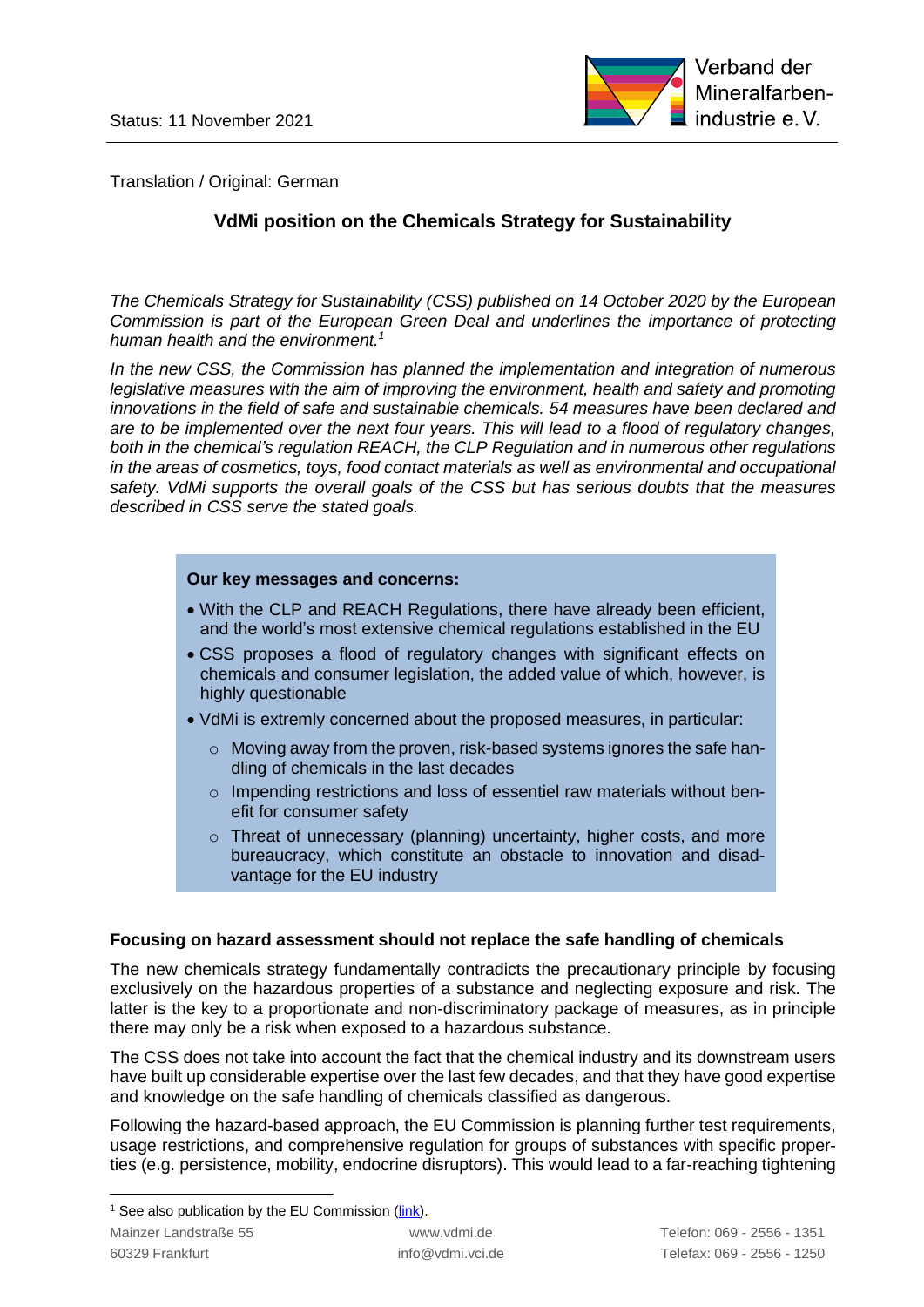of chemicals law and considerable restrictions for chemicals or entire groups of substances, for example in consumer goods. More precisely, this could lead to restrictions for whole groups of substances in consumer or consumer-oriented products – without prior risk assessment.

However, safe and sustainable chemicals do not rule out the use of hazardous substances. Therefore, the principles of the current evaluation of substances considering both hazard and exposure should also be applied in the future.

At the beginning of its strategy paper, the EU Commission itself states that the EU already has one of the most comprehensive and safest regulatory frameworks for chemicals in the world. Environmental and consumer protection are unique in this form and scope. Nevertheless, extensive packages of measures are proposed to further tighten chemicals regulation.

In general, it is therefore absolutely essential that the Commission, when implementing the CSS, assesses the various extensive measures under discussion thoroughly as a whole in compliance with the existing legal regulations. Given the complexity and scope of the measures, it is very doubtful that this will succeed without losing sight of the goal of better regulation.

#### Introduction of the new terms ..safe and sustainable" and ..essential use"

Terms like "safe and sustainable chemicals" are introduced and brought into focus without being further specified. In addition, the strategy speaks of "significant uses". This is a new concept that needs to be thoroughly evaluated before being incorporated into the legal framework. A clear description of these new requirements is essential but may depend on many factors which may also change. We therefore do not consider this approach to be feasible and reject it. The basis for the use of substances in various applications must remain the assessment based on the possible risk.

The most prominent use of pigments is in the area of coatings and paints. However, the benefits of pigments and fillers are often underestimated, as they themselves also fulfill important functions in terms of functionality and sustainability.

In the future, mixtures shall be assessed more critically with regard to potential combination effects of the contained substances by introducing a mixture assessment factor (MAF). It has to be avoided that simply adding of hazards leads to further tightening and restrictions. Such an approach contradicts the current system, which is based on scientifically sound data.

## **Introduction of additional CLP hazard classes contradicts GHS – loss of competitiveness**

The CLP regulation is derived from the UN-GHS. Therefore, introducing new hazard classes contradicts the globally harmonized system. This is counterproductive in terms of global competitiveness and global communication of hazards. The detailed position of the VdMi on the revision of the CLP regulation is described in a separate position paper.<sup>2</sup>

### **Link to other initiatives of the Green Deal – Circular Economy Action Plan, Farm-to-Fork Strategy**

One of the goals of CSS is to strengthen the investment and innovation capacities for the manufacture and use of chemicals that are safe and sustainable throughout their entire life cycle. In this context, there is a close connection in particular with the Circular Economy Action Plan (CEAP), another component of the Green Deal. The entire life cycle of the chemicals should be considered, terms such as "safe and sustainable by design" are used both in the CSS and the CEAP. A separate position paper was prepared on the CEAP with further information.<sup>3</sup>

The Farm-to-Fork strategy includes various measures aimed at a healthy food system and thus looking at the entire food chain. This also provides various measures for food additives and food contact materials. Especially in this area, it has to be feared that there will be further tightening leading to an unjustified loss of raw materials.

<sup>&</sup>lt;sup>2</sup> See also VdMi position on the revision of the CLP Regulation [\(download](https://eurocolour.org/media/20210526_eurocolour_position_clp-revision.pdf) available).

<sup>&</sup>lt;sup>3</sup> See also VdMi position on the CEAP [\(download](https://www.vdmi.de/de/informationsmaterial/positionspapiere-publikationen/?filename=vdmi_position_on_the_circular_economy_action_plan_within_eu_green_deal.pdf) available).